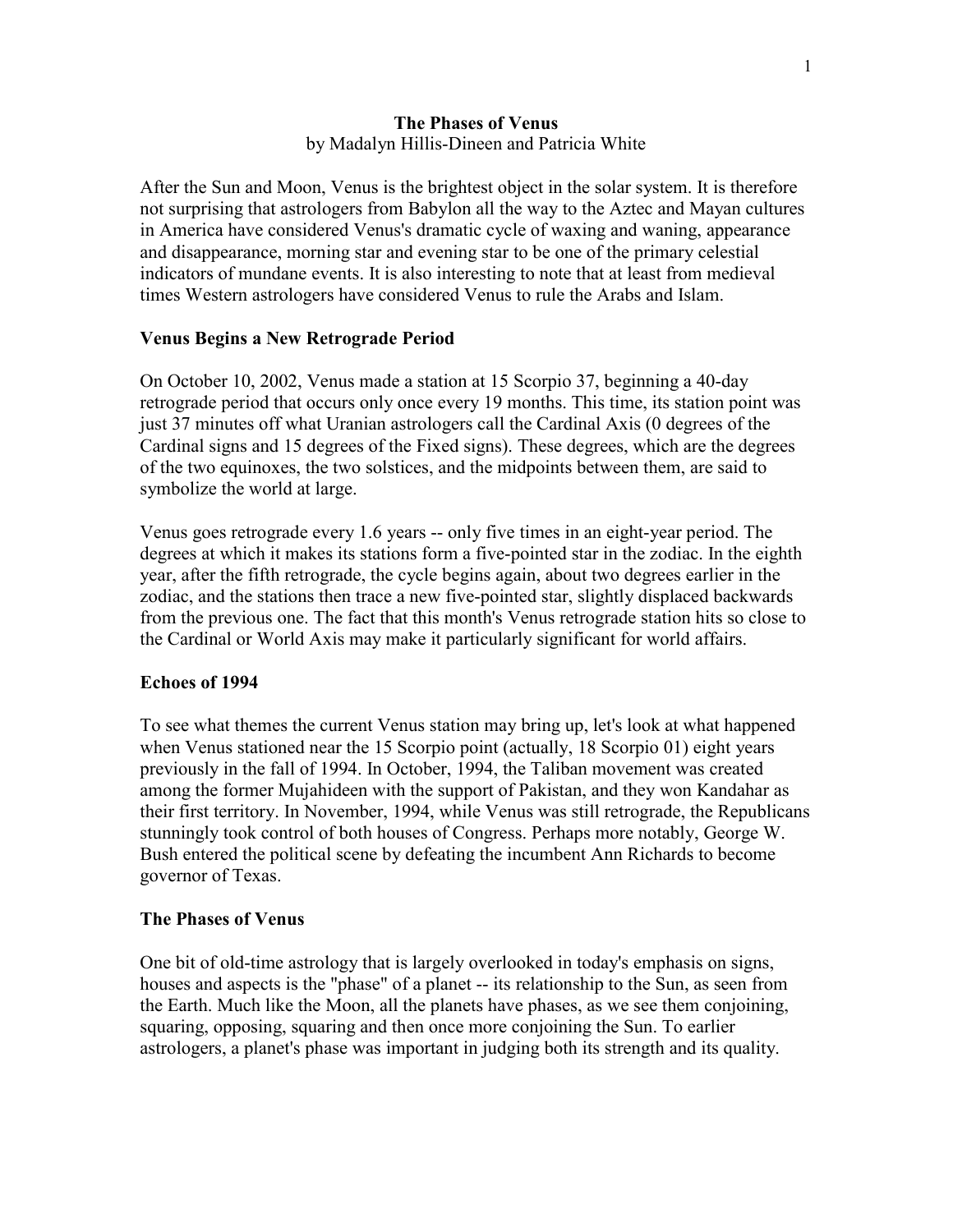Venus and Mercury, the two planets that orbit between the Earth and the Sun, also have phases, but there are some differences. We never see Venus more than about 47 degrees away from the Sun and we never see Mercury more than 28 degrees away from the Sun. Both Venus and Mercury conjoin the Sun, but instead of squaring it, they reach these limiting points -- their "maximum elongation" points -- before moving back once again toward the conjunction. And their conjunctions with the Sun alternate between the "superior" conjunction (when the planet is on the far side of the Sun, traveling direct) and the "inferior" conjunction (when it is on the near side of the Sun, traveling retrograde).

The current Venus retrograde station is a prelude to the inferior conjunction that will occur on October 31, 2002 at 7 Scorpio 53. Venus, traveling retrograde very swiftly on the Earth side of the Sun, will then appear to conjoin the Sun. When a planet is this close to the Sun, it is obscured by the Sun's beams and is not visible from Earth. Some days later, when it gets back to a point in the zodiac about 15 to 17 degrees before the Sun's longitude, it once again becomes visible, rising in the east just before sunrise. This is the "heliacal rising." (The exact heliacal rising depends on the latitude of the observer and on local viewing conditions.)

The heliacal rising was considered a resurrection after darkness, the beginning of a new cycle. After its heliacal rising Venus will be visible as a morning star, getting brighter every day as it travels further and further away from the Sun and we see more of its its lit-up side (which at the conjunction had been turned toward the Sun).

As you might expect, the ancients considered the Morning Star (a.k.a. Venus Phosphorus, or Venus Lucifer, the light-bringer) to have a fresh, new and feisty quality. Maybe too feisty! This is Venus as the Babylonian war goddess, whose passion can spill over into ferocity.

#### Events and the Morning Phase of Venus

Bruce Scofield (author of Astrolabe's Professional Forecaster and Mayan Life Path Astrology reports) is an astrologer who has long been fascinated with the Venus phase cycle. Scofield points out that Mesoamerican (Aztec and Maya) astrologers believed that when Venus first appears as a morning star, it has the power to strike down those in high places. It was also believed to be the force behind impulsive actions and errors on the part of leaders. In his text for Astrolabe's Professional Forecaster report program, he says of the inferior conjunction: "Social conditions may be intense now and people may act impulsively. Establishment leaders may fall or be struck down in some way."

An examination of news events around the times of Venus' heliacal rising seems to confirm this ancient Mesoamerican notion about its destructive nature. Plane crashes are common, usually caused by impulsive decisions. Frequently, leaders are discredited or leveled in some way. Here are some examples:

The Watergate break-in and the Iran-Contragate scandal occurred at the heliacal rising of Venus. With the Inferior conjunction of Sun and Venus in late January 1990, the mayor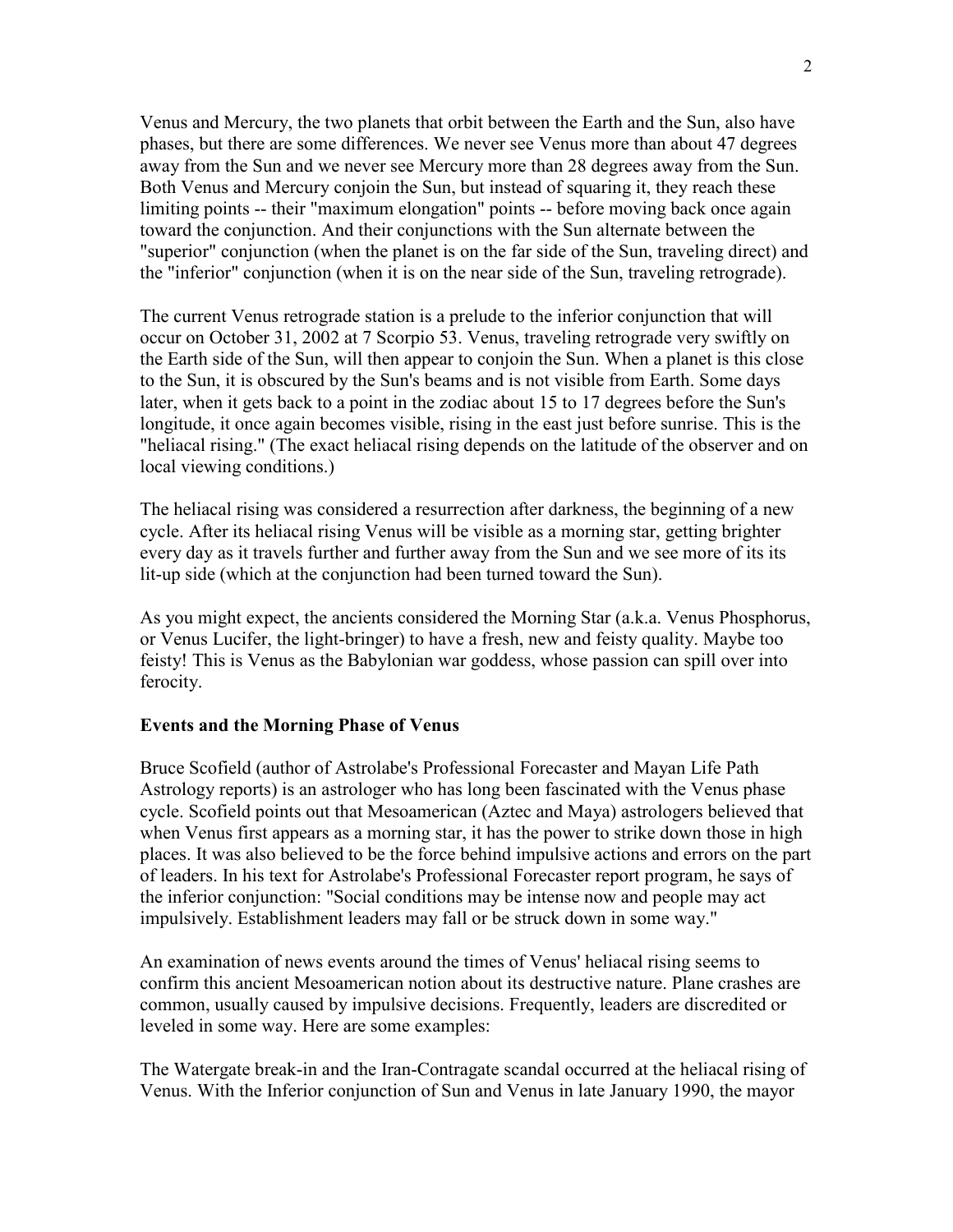of Washington D.C. was caught in a drug bust, oat bran was discredited as a magic health bullet, and an Avianca airliner crashed on Long Island. Other Venus/Sun inferior conjunctions, followed a few days later by Venus' heliacal rising, are the deposing of Mikhail Gorbachev (August 1991) and the Waco, Texas Branch Davidian disaster (April 1993).

Experience has also demonstrated to Scofield that Venus' heliacal rising impacts natal charts. It strongly affects people with the Venus-ruled signs Taurus or Libra emphasized in some way (Sun, Moon, or Ascendant). Also, where in your chart you have either Taurus or Libra on a cusp, expect that house to experience some shocks or rather intense developments. Things may happen quickly and you may be pressed into making decisions faster than you may want to.

### The Rest of the Cycle

Twenty-one to 22 days after the inferior conjunction, Venus turns direct. About a month and a half after that, it reaches its maximum western elongation about 47 degrees behind the Sun in the zodiac. Symbolically speaking, at this point in the cycle any conflict or trend that began at the inferior conjunction intensifies and becomes clear and objectified.

And then, continuing to move direct on the far side of the Sun, Venus makes the superior conjunction. Because Venus and the Earth are now moving in the same direction (rather than in opposite directions as they were at the inferior conjunction), the superior conjunction comes more than seven months after the maximum western elongation, and the superior conjunction's period of invisibility lasts for about two months.

In his Professional Forecaster text, Scofield says about the superior conjunction: "Concessions, agreements and 'swaps,' cooperation between individuals and groups, good will, visits, and the resolution of differences may be prominent themes now. It's a time for meetings, social activities and relationships."

About a month after the superior conjunction, Venus reappears from under the Sun's beams and is seen to heliacally set. In other words, it starts to be visible just after sunset. Venus then begins its period as the Evening Star, Venus Hesperus (Hesperus means "west.") This goddess in her waning hemicycle is older, wiser, and less emotionally volatile. Scofield states that, in this Evening Star phase of Venus, the rules of the world prevail over individual urges.

#### A Timeline of the 2002-2004 Venus Cycle

To recap, here are the significant turning points in a typical Venus cycle:

10/10/02: Venus stations at 15 Scorpio 37, beginning its 40-day retrograde period. It picks up speed as it heads toward its conjunction to the Sun.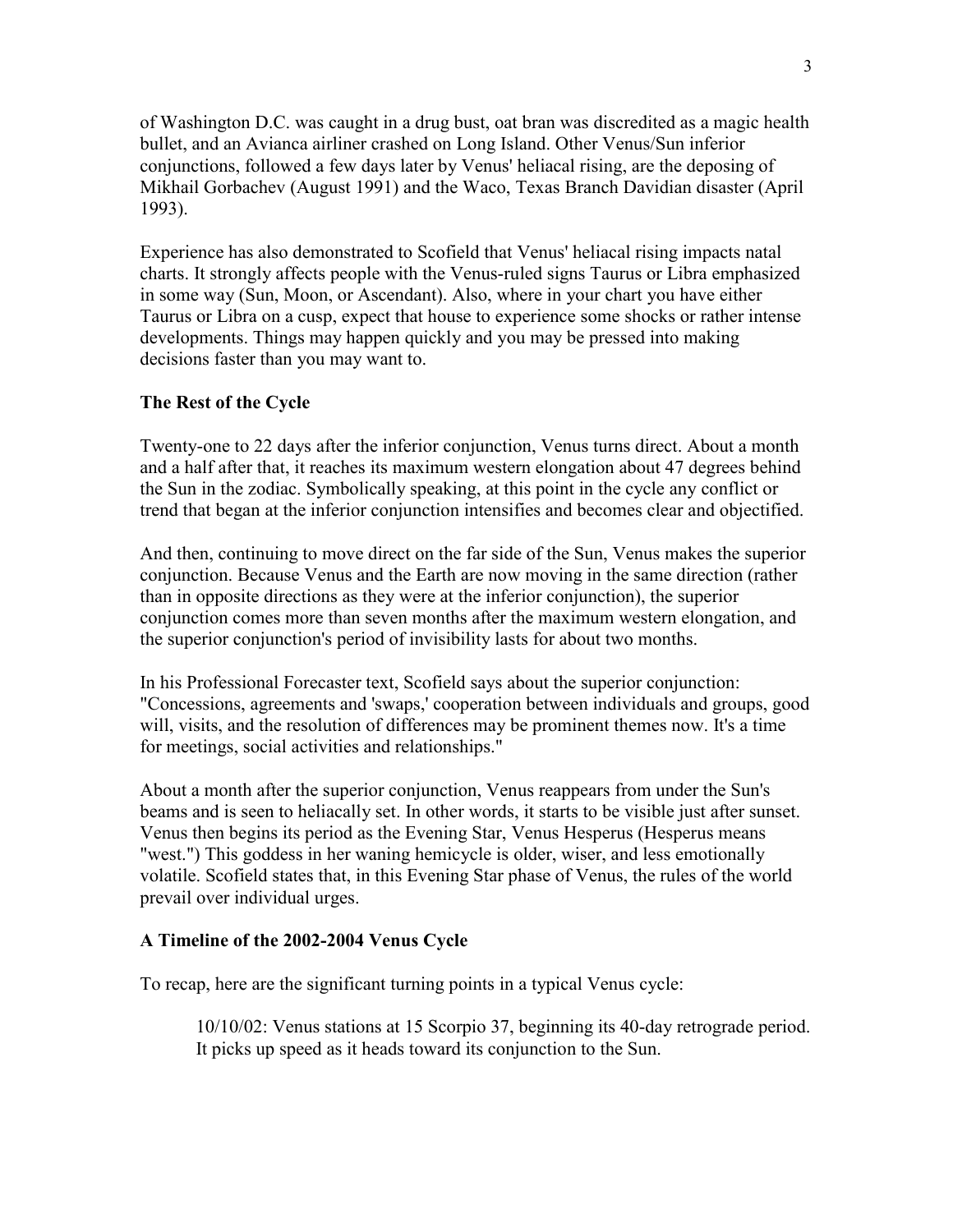ca. 10/25/02: When Venus approaches the Sun within 10 to17 degrees, it becomes obscured by the Sun s beams and disappears from the evening sky. This is sometimes called its heliacal setting in the East. When Venus is on the near side of the Sun, this period of invisibility under the beams lasts only about two weeks.

10/31/02: Venus s makes its inferior conjunction to the Sun at 7 Scorpio 53, beginning a new 584-day Venus synodical cycle. This degree echoes Venus s superior conjunction 4 years earlier on 10/30/98 at 6 Scorpio 32. At the inferior conjunction Venus is the closest it will get to Earth in its entire 19-month cycle. In fact, this is the closest any planet ever gets to Earth. Much like a new Moon or a conjunction aspect, the superior conjunction marks the beginning of Venus s waxing hemicycle.

ca. 11/7/02: When Venus moves from 10 to 17 degrees beyond the Sun, it once again becomes visible, now as as a morning star rising just ahead of the Sun. This is known as the heliacal rising in the East. Venus is now increasing in brilliance and its retrograde speed is slowing. To astrologers who relied mainly on observation, this was the rebirth, the beginning of the new Venus cycle.

11/21/02: Venus stations 0 Scorpio 03, beginning its 544-day period of direct motion.

ca. 12/6/02: Venus reaches its maximum brilliance as a morning star.

1/11/03: Venus, at 3 Sagittarius 03, reaches its maximum western elongation (furthest distance in degrees) from the Sun. It is now going at the same speed as the Sun, increasing its speed in direct motion.

ca. 7/10/03: When Venus approaches the Sun within 10 to17 degrees, it again becomes obscured by the Sun's beams and it disappears from the morning sky. This is sometimes called the heliacal setting in the West. This time, with Venus on the far side of the Sun, its period of invisibility lasts about two months.

8/18/03: Venus makes its superior conjunction to the Sun at 25 Leo 23, at almost the same degree and minute where its inferior conjunction will take place on 8/18/07 24 Leo 51. At the superior conjunction Venus reaches its maximum direct speed of about 1 degree 15 minutes per day. Much like a full Moon or an opposition aspect, the superior conjunction marks the beginning of Venus s waning hemicycle.

9/25/03: When Venus moves ahead of the Sun by about 10 to 17 degrees, it once more becomes visible, this time as an evening star setting just after the Sun. This is usually known as its heliacal setting (or its heliacal rising in the West).